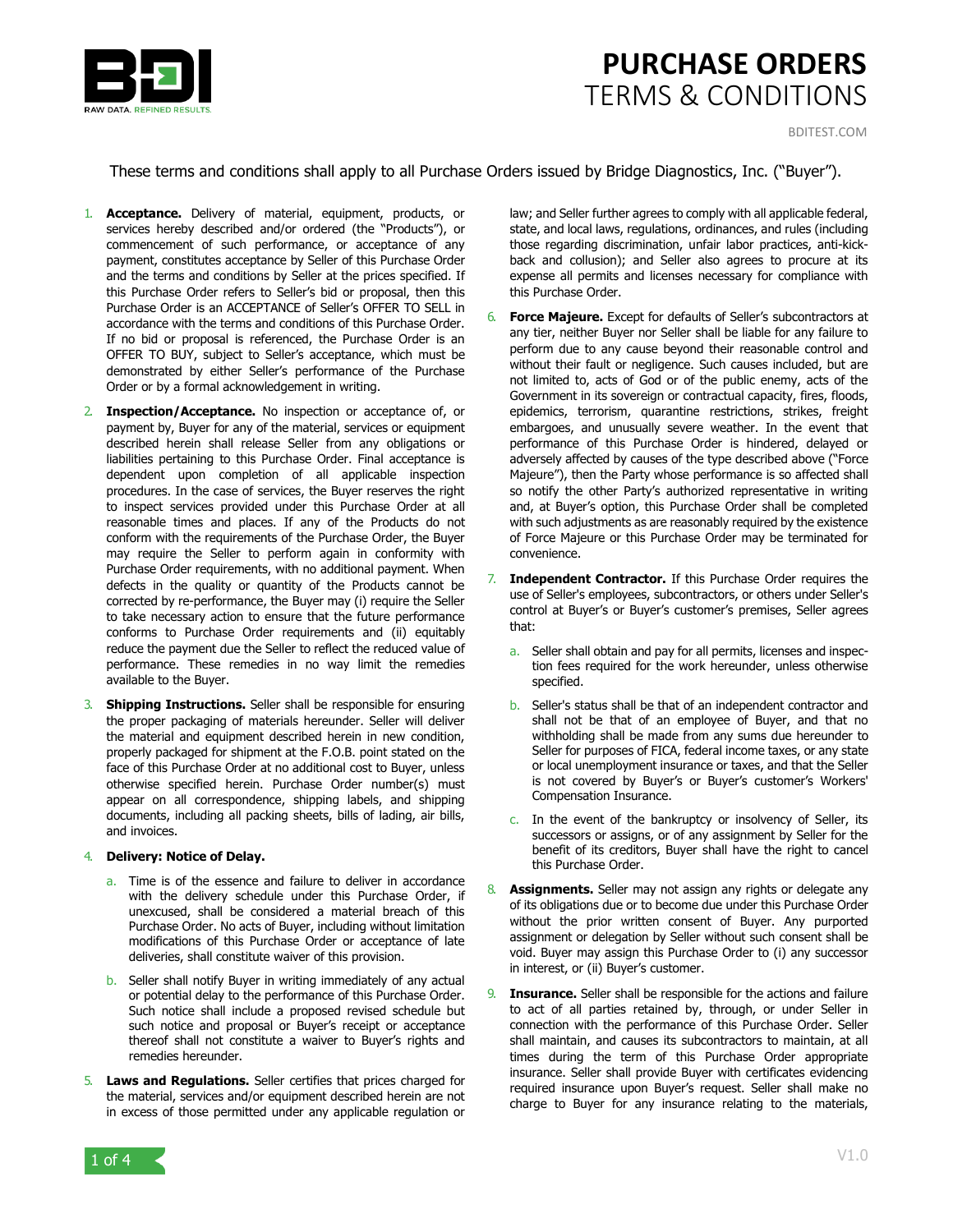

These terms and conditions shall apply to all Purchase Orders issued by Bridge Diagnostics, Inc. ("Buyer").

services or equipment purchased hereunder or relating to the transportation thereof.

### 10. **Changes.**

- a. Buyer shall have the right by written order to suspend work or to make changes from time to time in the services to be rendered or goods to be furnished by Seller hereunder or the delivery date. If such suspension or changes cause an increase or decrease in the cost of performance of this Purchase Order or in the time required for its performance, an equitable adjustment shall be negotiated promptly and the Purchase Order shall be modified in writing accordingly. Any claim by Seller for adjustment under this Section must be asserted in writing within fifteen (15) days from the date of receipt by Seller of notification of the change or suspension and shall be followed as soon as practicable with a notice of amount claimed and supporting cost figures. However, nothing herein shall excuse the Seller from proceeding with this Purchase Order as changed pending resolution of the claim.
- b. No change, alteration, or modification of this Purchase Order shall be binding upon either party hereto, unless in writing signed by a duly authorized officer or representative of such party.

#### 11. **Disputes.**

- a. Any controversy or claim that may arise out of or in connection with this Purchase Order that after good faith negotiations cannot be resolved to both Parties' satisfaction may be resolved by submitting the claim to a court of competent jurisdiction within the state of Colorado.
- b. Pending resolution of settlement of any dispute arising under this Purchase Order, Seller will proceed diligently as directed by Buyer with the performance of this Purchase Order irrespective of the place of performance.
- 12. **Indemnification.** Seller hereby accepts full responsibility for, and indemnifies Buyer and Buyer's customer, and their officers, agents and subcontractors against, and shall hold each harmless from, all acts and omissions of Seller, its agents, and employees, and from any and all claims for injury to or death of any and all persons (including but not limited to employees) and for damage to property arising out of or in connection with the performance of work hereunder. Seller further indemnifies Buyer and shall hold it, and its officers, subcontractors and agents, harmless from any and all loss, damage, liability, costs of litigation, attorneys fees, and other expenses arising out of or relating to any claim or suit for alleged infringement or other violation of intellectual property rights or relating to any of the material or equipment described herein, or to the use or resale thereof; and Seller agrees to assume the defense of any such suits and to pay any and all costs and expenses incidental thereto and any judgments awarded therein.
- 13. **Title.** Definitions: "Intellectual Property" ("IP") as used in this Purchase Order shall mean any invention, technical data, documentation, work of authorship, enhancement, derivative work, improvement or discovery, whether or not patentable or

copyrightable, and whether or not conceived or first actually reduced to practice subsequent to the start of, and related to, this Purchase Order.

- a. **No Acquired Rights.** Except as expressly authorized by this Purchase Order, neither party shall acquire directly or by implication, any rights in the background patents and inventions of the other party including, but not limited to inventions described and claimed in the application for U.S. Patents filed prior to the start of the Purchase Order.
- b. **Buyer's IP.** All IP developed by the Buyer shall be solely owned by the Buyer, without any rights granted to the Seller. All IP developed by the Buyer outside of this Purchase Order, including without limitation IP developed with Buyer Internal Research and Development funds, shall be solely owned by the Buyer and licensed pursuant to a separate license agreement.
- c. **Joint IP.** All IP developed by the Parties shall be solely owned by the Buyer, subject to the confidentiality obligations set forth in this Purchase Order.
- d. **Patent Applications and Inventions.** All patent applications filed on Inventions shall be paid for by the Party that owns title to the Invention. The non-filing party shall cooperate with the filing party in connection with the prosecution, filing, and maintenance of such patent applications. In the case where Seller is the non-filing Party, the Buyer will reimburse the Seller at reasonable rates for labor and expenses for such cooperation.

#### 14. **Rights in Data.**

- a. Unless otherwise expressly agreed in writing to the contrary, all specifications, information, data, drawings, software, and other items supplied to Buyer by Seller shall be disclosed to Buyer on a non-proprietary basis and may be used and/or disclosed by Buyer without restriction, unless (i) otherwise required by the U.S. Government Regulations referred to in this Purchase Order, or (ii)the Buyer has executed a separate agreement restricting the use and disclosure of such information, data, software and the like.
- b. Unless otherwise expressly agreed to in writing to the contrary and subject to Section 14(e) below, all specifications, information, data, drawings, software and other items which are (i) supplied to Seller by Buyer or (ii) obtained or developed by Seller in the performance of this Purchase Order or paid for by Buyer shall be proprietary to Buyer, shall be used only for purposes of providing goods or services to Buyer pursuant to this Purchase Order, and shall not be disclosed to any third party without Buyer's express written consent. All such items supplied by Buyer or obtained by Seller in performance of this Purchase Order or paid for by Buyer shall be promptly provided to Buyer on request or upon completion of this Purchase Order.
- c. Unless otherwise expressly agreed in writing to the contrary and subject to Section 14(e) below, any invention or IP first made or conceived by Seller in the performance of this Purchase Order or which is derived from or based on the use of information supplied by Buyer, shall be considered to the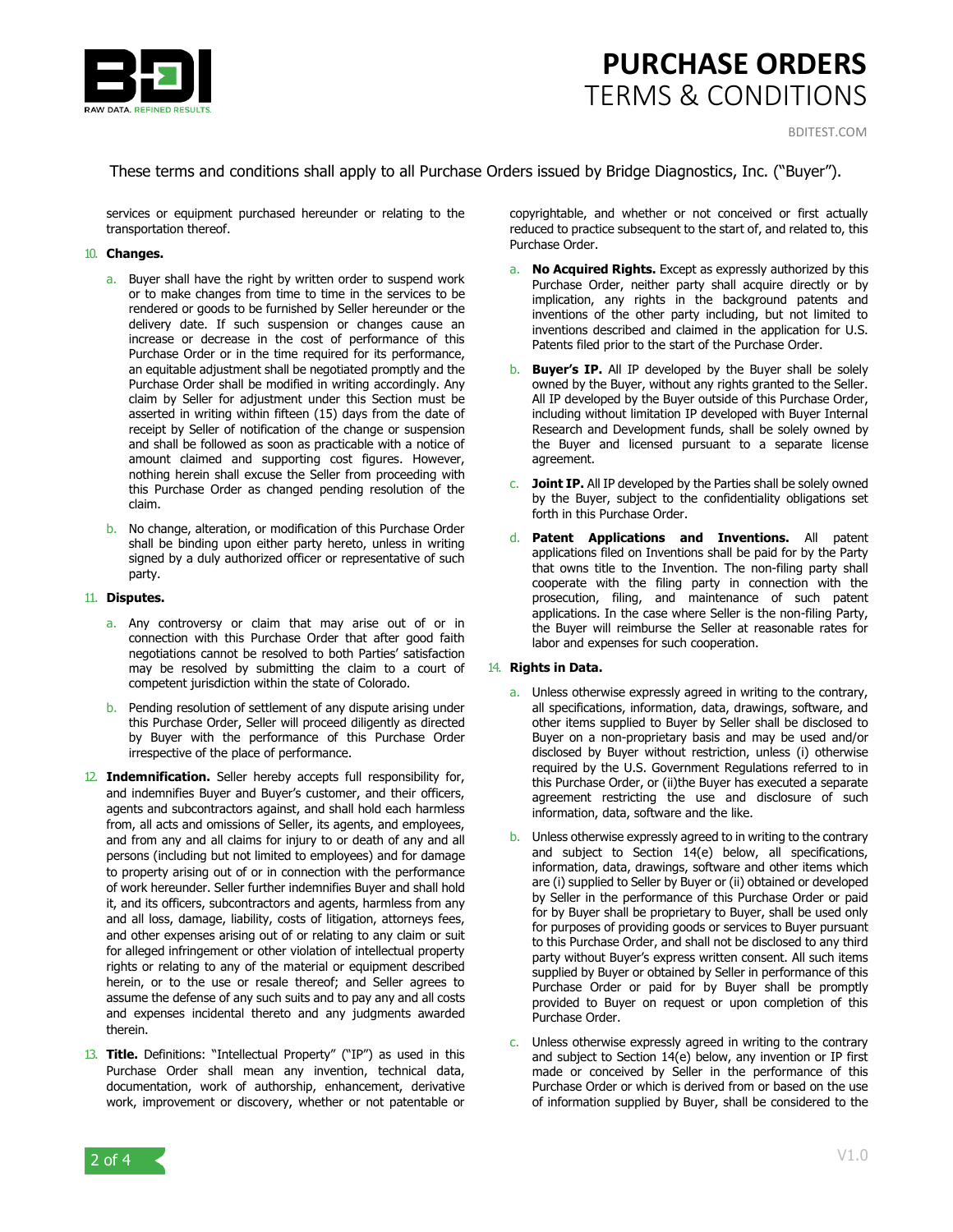

These terms and conditions shall apply to all Purchase Orders issued by Bridge Diagnostics, Inc. ("Buyer").

be the property of Buyer; and Seller shall execute such documents necessary to perfect Buyer's title hereto. Buyer agrees to provide assistance reasonably required to perfect such rights. Unless otherwise expressly agreed to in writing to the contrary and subject to Section 14(e) below, any work performed pursuant to this Purchase Order shall be considered a "work made for hire". To the extent that any invention or IP may not, by operation of law, be works made for hire, the Seller hereby assigns to Buyer the ownership of copyright. To the extent that any Seller-owned, duly marked pre-existing materials, tools, algorithms, codes and utilities are contained in the invention or IP, the Seller grants to Buyer an irrevocable, non-exclusive, world-wide, royalty-free license to: use, execute, reproduce, display, and prepare derivative works based upon such pre-existing materials and derivative works thereof; and, authorize others to any, some, or all of the foregoing. The term "pre-existing materials" shall include tools, algorithms, codes and utilities developed prior to or during the term of this Purchase Order by the Seller at Seller's expense.

- d. If this Purchase Order indicates on the face that it is a government subcontract, the Applicable Government Regulations incorporated into this Purchase Order shall, when applicable, take precedence over any conflicting provision of this Section 14 to the extent that such Regulations so require. The incorporation by reference of such U.S. Government Regulations dealing with subcontractors rights in Technical Data, subject inventions, copyrights, software and similar IP are not intended to, and shall not, unless otherwise required by applicable law, obviate or modify any greater rights which Seller may have previously granted Buyer pursuant to prior agreements between the parties.
- 15. **Buyer's Property.** All property supplied or paid for by Buyer shall be and remain the property of Buyer; and if Seller fails to return such property upon Buyer's demand, Buyer shall have the right, upon reasonable notice, to invoice Seller for the cost of replacement of such property. All Buyer's property shall be used only in the performance of work under this Purchase Order unless Buyer consents otherwise in writing. Seller shall have the obligation to maintain any and all property furnished by Buyer to Seller and shall be responsible for all loss or damage to said property except for normal wear and tear.

## 16. **Warranty.**

- a. Seller shall be responsible for conformance to specifications, performance, and guarantees of auxiliary apparatus, equipment, and components furnished by him on suborders as part of this Purchase Order. Seller will provide all services in accordance with the highest industry practices.
- b. Seller guarantees that all the material, services and equipment furnished by it shall (except otherwise specified on the face of this Purchase Order) be new and that Seller's work will be performed in a professional and workmanlike manner.
- c. Seller shall guarantee materials and workmanship for a period of one (1) year from date of first operation, or eighteen (18) months from date of shipment. To the extent that any guarantees of design or performance of said materials are set

forth herein or in any proposal of Seller, such guarantees shall extend for the same period.

- d. Seller agrees to repair or replace any material that shall have proved defective or that shall fail to meet said guarantees of design or performance within said periods at no cost. Obligations and liabilities of Seller hereunder shall extend to the benefit of Buyer and Buyer's customer.
- 17. **Payment.** Buyer shall normally pay Seller within thirty (30) days from receipt of a proper invoice.
- 18. **Termination.** The Buyer may, when the interests of its customer so require, terminate this Purchase Order in whole or in part, for the convenience of the Buyer. The Buyer shall give written notice of the termination to the Seller specifying the part of the Purchase Order terminated and when termination becomes effective. Upon receipt of the notice of termination, the Seller shall incur no further obligations except to the extent necessary to mitigate costs of performance. In the case of services or specially manufactured goods, the Buyer shall pay reasonable settlement expenses, and the contract price or rate for supplies and services delivered and accepted. In the case of existing goods, the Buyer shall pay reasonable settlement expenses, the contract price for goods delivered and accepted, reasonable costs incurred in preparation for delivery of the undelivered goods. The amount of the termination liability under this paragraph shall not exceed the amount of the Purchase Order.
- 19. **Release of Information.** Seller shall not publish, distribute, or use any information developed under or about the existence of this Purchase Order, or use the Buyer's name or logo for the purpose of advertising, making a news release, creating a business reference, creating a website content or for products or service endorsement without prior written approval, such approval shall not be unreasonably withheld.
- 20. **Choice of Law**. The laws of the State of Colorado shall govern in connection with the formation, performance and the legal enforcement of this Purchase Order. Unless otherwise specified in the solicitation of this Purchase Order, venue for any judicial action arising out of or in connection with this Purchase Order shall be in Boulder, County, Colorado.
- 21. **Severability**. If any provision of this Purchase Order or application thereof is found to be invalid, illegal or unenforceable by law, the remainder of this Purchase Order will remain valid, enforceable and in full force and effect, and the parties will negotiate in good faith to substitute a provision of like economic intent and effect.
- 22. **Government Contract Terms.** If this Purchase Order indicates on the face that it is a government subcontract, then the flowdown clauses required by the Buyer's prime contract shall apply, including those clauses attached to this Purchase Order.
- 23. **Integration.** This Purchase Order, together with all documents incorporated herein by reference, constitute the entire agreement between Buyer and Seller, and there are no terms, conditions, or provisions either oral or written between the parties hereto, other than those herein contained, and this Purchase Order supersedes